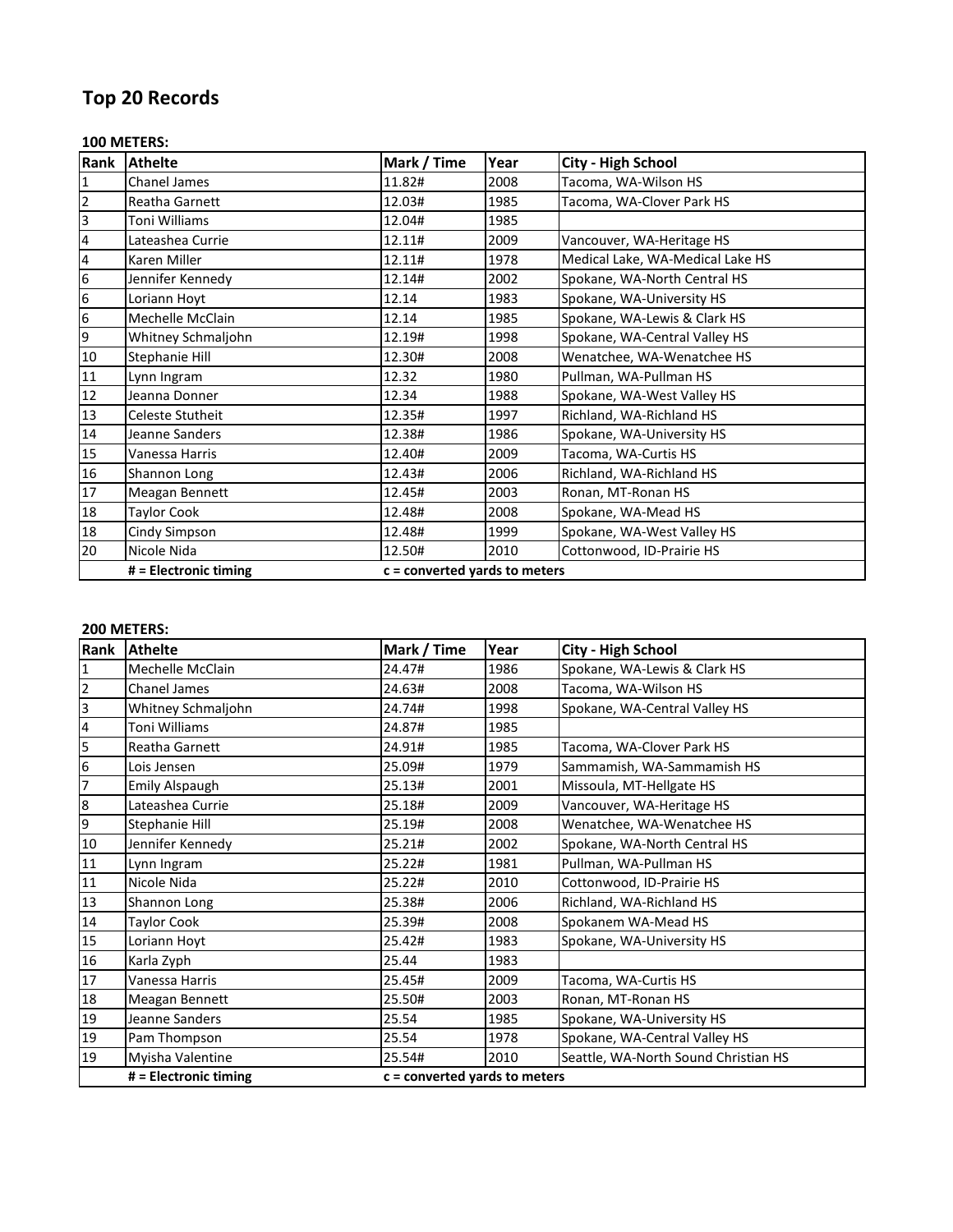## **400 METERS:**

| Rank             | <b>Athelte</b>        | Mark / Time                     | Year | <b>City - High School</b>            |
|------------------|-----------------------|---------------------------------|------|--------------------------------------|
| $\mathbf{1}$     | <b>Emily Alspaugh</b> | 55.61#                          | 2001 | Missoula, MT-Hellgate HS             |
| $\overline{2}$   | Mechelle McClain      | 55.84#                          | 1986 | Spokane, WA-Lewis & Clark HS         |
| 3                | Lois Jensen           | 55.92#                          | 1979 | Sammamish, WA-Sammamish HS           |
| 4                | Toni Williams         | 56.19#                          | 1985 |                                      |
| 5                | Pam Schreiber         | 56.35#                          | 1980 | Trail, BC-Trail HS                   |
| 6                | Whitney Schmaljohn    | 56.98#                          | 1999 | Spokane, WA-Central Valley HS        |
| 7                | Lisa Tyler            | 57.01#                          | 1983 |                                      |
| $\boldsymbol{8}$ | Denise Clare          | 57.21#                          | 1980 | Spokane, WA-Rogers HS                |
| 9                | Nicole Nida           | 57.25#                          | 2010 | Cottonwood, ID-Prairie HS            |
| 10               | Jeanne Sanders        | 57.27#                          | 1985 | Spokane, WA-University HS            |
| 11               | Lasina Smith          | 57.41#                          | 1997 | Seattle, WA-Nathan Hale HS           |
| 12               | Julie Weigelt         | 57.64                           | 1978 | Woodinville, WA-Woodinville HS       |
| 13               | Myisha Valentine      | 57.66#                          | 2010 | Seattle, WA-North Sound Christian HS |
| 14               | Chelsea Lawhead       | 57.88#                          | 2010 | Coeur d' Alene, ID-Coeur d'Alene HS  |
| 15               | Miguette Gilson       | 58.24#                          | 1988 | Boise, ID                            |
| 16               | Crystal Gubler        | 58.41#                          | 2005 | Republic, WA-Republic HS             |
| 17               | Lateashea Currie      | 58.62#                          | 2009 | Vancouver, WA-Heritage HS            |
| 18               | Renee Chamberlain     | 58.70#                          | 1989 |                                      |
| 19               | <b>Barb Harris</b>    | 58.80#                          | 1978 |                                      |
| 20               | Sue Holstein          | 59.00#                          | 1978 |                                      |
| 20               | Gayle Falconer        | 59.00#                          | 1979 |                                      |
|                  | # = Electronic timing | $c =$ converted yards to meters |      |                                      |

| Rank                    | <b>Athelte</b>          | Mark / Time                     | Year | <b>City - High School</b>          |
|-------------------------|-------------------------|---------------------------------|------|------------------------------------|
| $\mathbf{1}$            | Gayle Falconer          | 2:10.33#                        | 1979 | Tacoma, WA-Stadium HS              |
| 2                       | Teona Perkins           | 2:12.62#                        | 2005 | Kennewick, WA-Kennewick HS         |
| $\overline{\mathbf{3}}$ | Christina Werther       | 2:13.49#                        | 1998 | Vancouver, WA-Mountain View HS     |
| $\overline{\mathbf{4}}$ | Jenni Saling            | 2:13.84#                        | 2000 | Spokane, WA-Central Valley HS      |
| 5                       | <b>Tracy Binsfield</b>  | 02:14.6                         | 1979 | Spokane, WA-Mead HS                |
| 6                       | Terri Bennett           | 2:15.13#                        | 1985 | Spokane, WA- East Valley HS        |
| 7                       | Rachel McDaniel         | 2:15.46#                        | 2010 | Battle Ground, WA-Battle Ground HS |
| $\boldsymbol{8}$        | Lisa Tyler              | 02:15.5                         | 1983 |                                    |
| 9                       | Eva Nicacio             | 02:15.6                         | 1980 | Richland, WA-Richland HS           |
| 10                      | Joan Corbin             | 2:15.91#                        | 1978 | Yakima, WA-Carroll HS              |
| 11                      | Celina Ingalls          | 2:16.84#                        | 2000 | Kirkland, WA-Juanita HS            |
| 12                      | Anne Phillips           | 2:17.86#                        | 1978 | Spokane, WA-Lewis and Clark HS     |
| 13                      | Doris Lahti             | 2:18.29#                        | 1978 | Battle Ground, WA-Battleground HS  |
| $14\,$                  | Pam Schreiber           | 02:18.3                         | 1980 | Trail B.C.-Trail HS                |
| 15                      | Christine Eckstein      | 2:18.29#                        | 2008 | Bend, OR-Mountain View HS          |
| 16                      | <b>Shaney Coe</b>       | 2:18.42#                        | 1983 | Spokane, WA-North Central HS       |
| 17                      | Jeanetta Charity        | 02:18.6                         | 1991 | Tacoma, WA-Stadium HS              |
| 18                      | <b>Brittnee Sanchez</b> | 2:19.26#                        | 2009 | Grandview, WA-Grandview HS         |
| 19                      | Amber Miller            | 2:19.37#                        | 2001 | Richland, WA-Richland HS           |
| 20                      | Kathy Kinniburgh        | 02:19.5                         | 1979 | Deming, WA-Mt. Baker HS            |
|                         | # = Electronic timing   | $c =$ converted yards to meters |      |                                    |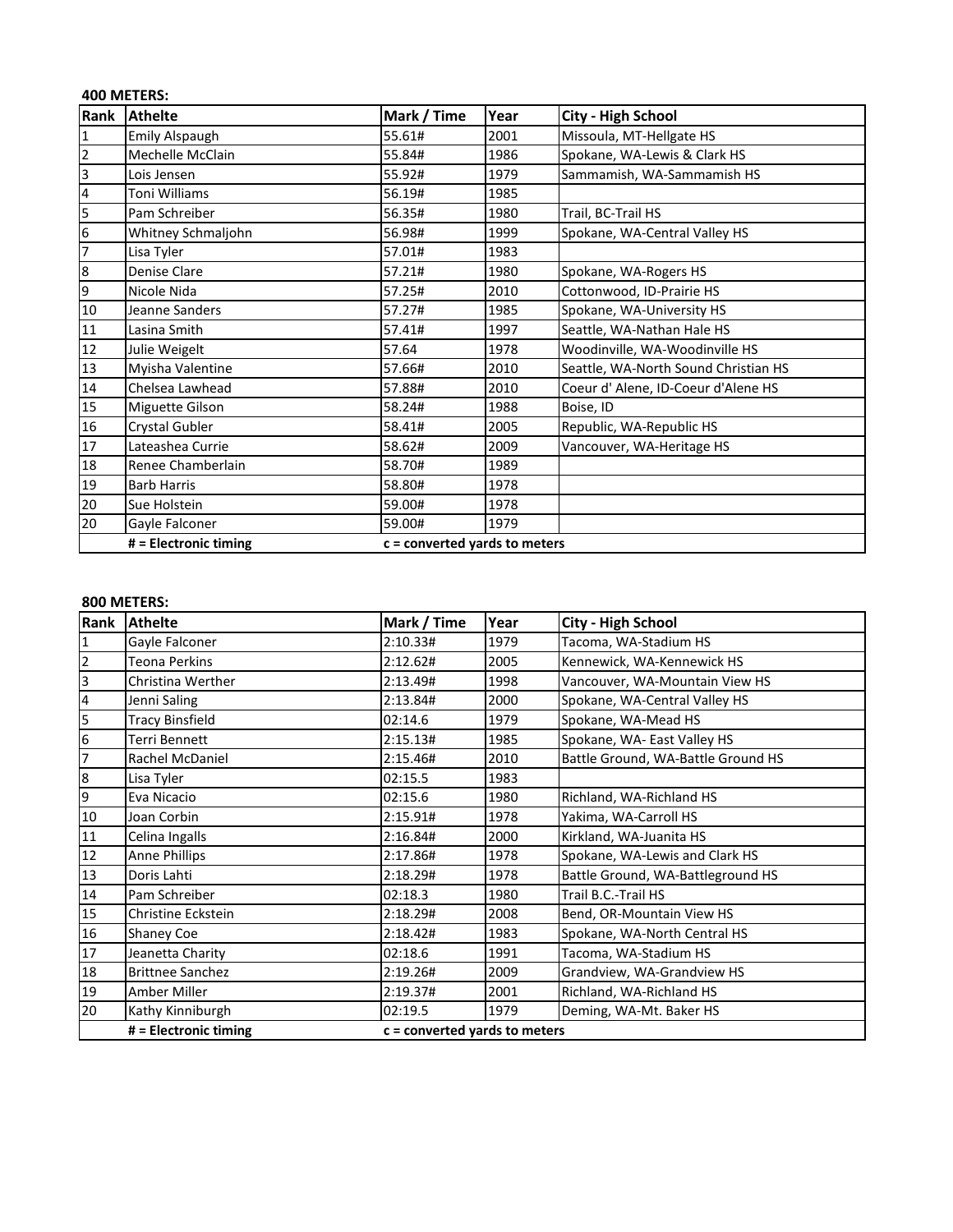## **1500 METERS:**

| Rank                    | <b>Athelte</b>            | Mark / Time                     | Year | City - High School                 |
|-------------------------|---------------------------|---------------------------------|------|------------------------------------|
| $\mathbf{1}$            | Joanne Lahti              | 4:34.77#                        | 1980 | Battle Ground, WA-Battle Ground HS |
| $\mathbf 2$             | Jenni Saling              | 4:37.02#                        | 2000 | Spokane, WA-Central Valley HS      |
| $\overline{\mathbf{3}}$ | <b>Christine Eckstein</b> | 4:37.50#                        | 2008 | Bend, OR-Mountain View HS          |
| $\overline{\mathbf{4}}$ | Kari McKay                | 04:39.0                         | 1989 | Almira, WA-Almira HS               |
| 5                       | Kathy Kinniburgh          | 04:39.4                         | 1979 | Deming, WA-Mount Baker HS          |
| $\boldsymbol{6}$        | Joan Corbin               | 4:39.75#                        | 1978 | Yakima, WA-Carroll HS              |
| $\overline{7}$          | Eva Nicacio               | 4:41.19#                        | 1979 | Richland, WA-Richland HS           |
| $\bf 8$                 | <b>Brittnee Sanchez</b>   | 4:42.35#                        | 2009 | Grandview, WA-Grandview HS         |
| 9                       | Julie Robbins             | 04:43.0                         | 1982 |                                    |
| $10\,$                  | Erika Colin               | 04:43.5                         | 1998 | Tieton, WA-Highland HS             |
| 11                      | Ashley Hadway             | 4:43.61#                        | 2004 | Spokane, WA-NW Christian HS        |
| 12                      | Michelle Ballentine       | 04:45.3                         | 1982 | Federal Way, WA-Federal Way HS     |
| 13                      | Christina Werther         | 4:45.86#                        | 1998 | Vancouver, WA-Mountain View HS     |
| 14                      | Doris Lahti               | 04:46.1                         | 1979 | Battle Ground, WA-Battle Ground HS |
| 15                      | Missy Madsen              | 4:46.44#                        | 1984 | Spokane, WA-Central Valley HS      |
| 16                      | Alison Smith              | 04:49.1                         | 1979 |                                    |
| 17                      | Kim Seelye                | 4:50.64#                        | 1978 | Port Townsend, WA-Port Townsend HS |
| 18                      | Rachel McDaniel           | 4:51.41#                        | 2010 | Battle Ground, WA-Battle Ground HS |
| 19                      | Colleen Spadoni           | 04:51.7                         | 1979 |                                    |
| 20                      | <b>Tracy Binsfield</b>    | 04:52.7                         | 1978 |                                    |
|                         | # = Electronic timing     | $c =$ converted yards to meters |      |                                    |

| Rank            | <b>Athelte</b>         | Mark / Time                     | Year | City - High School                 |
|-----------------|------------------------|---------------------------------|------|------------------------------------|
| $\mathbf{1}$    | Joanne Lahti           | 09:49.9                         | 1980 | Battle Ground, WA-Battle Ground HS |
| $\overline{2}$  | Erika Colin            | 9:58.19#                        | 1998 | Tieton, WA-Highland HS             |
| 3               | Trish Henderson        | 10:05.31#                       | 1983 |                                    |
| 4               | Kari McKay             | 10:06.0                         | 1989 | Almira, WA-Almira HS               |
| 5               | Jenni Saling           | 10:14.0                         | 1999 | Spokane, WA-Central Valley HS      |
| $6\phantom{.}6$ | Missy Madsen           | 10:15.4                         | 1984 | Spokane, WA-Central Valley HS      |
| 7               | <b>Christine Oeser</b> | 10:16.98#                       | 1983 | Spokane, WA-University HS          |
| $\bf 8$         | Kelly Warren           | 10:19.95#                       | 1979 | Everett, WA-Cascade HS             |
| 9               | Colleen Huck           | 10:26.24#                       | 1999 | Chelan, WA-Chelan HS               |
| 10              | Jenny Rodgers          | 10:27.80#                       | 2000 | Valdez, AK-Valdez HS               |
| 11              | <b>Tracy Binsfield</b> | 10:31.9                         | 1979 | Spokane, WA-Mead HS                |
| 12              | Michelle Ballenstine   | 10:32.7                         | 1981 | Federal Way, WA-Federal Way HS     |
| 13              | Devin Huck             | 10:33.41#                       | 1999 | Chelan, WA-Chelan HS               |
| 14              | <b>Heather Maple</b>   | 10:34.3                         | 1987 | Tonasket, WA-Tonasket HS           |
| 15              | Christina Werther      | 10:35.04#                       | 1997 | Vancouver, WA-Mountain View HS     |
| $16\,$          | Ashley Hadway          | 10:40.03#                       | 2003 | Spokane, WA-NW Christian HS        |
| 17              | Kathy Kinniburgh       | 10:40.81#                       | 1979 | Deming, WA-Mount Baker HS          |
| 18              | Mayra Morgado          | 10:42.71#                       | 2002 | Wenatchee, WA-Wenatchee HS         |
| 19              | Kendra Colyar          | 10:42.94#                       | 2002 | Nine Mile Falls, WA-Lakeside HS    |
| 20              | Angie Simmers          | 10:43.35#                       | 1999 | Spokane, WA-East Valley HS         |
|                 | # = Electronic timing  | $c =$ converted yards to meters |      |                                    |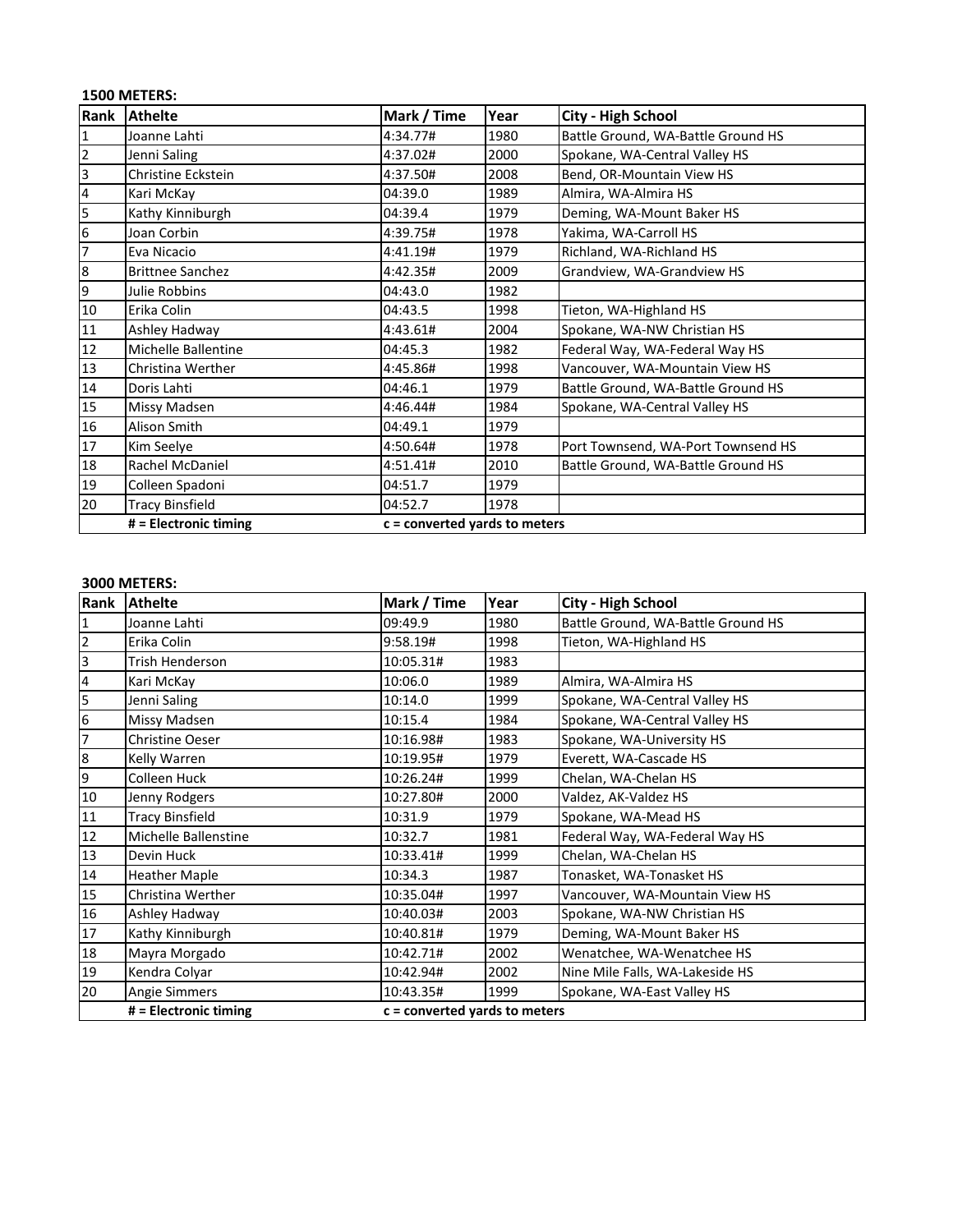## **3000 METER STEEPLECHASE:**

| Rank | <b>Athelte</b>        | Mark / Time                     | Year | <b>City - High School</b>  |
|------|-----------------------|---------------------------------|------|----------------------------|
|      | Larsen Agee           | 11:22.83#                       | 2007 | Spokane, WA-West Valley HS |
| 2    | Karen Owens           | 11:41.22#                       | 2008 | Spokane, WA-University HS  |
| 3    | Chelsea Rutter        | 11:50.74#                       | 2007 | Chelan, WA-Chelan HS       |
| 14   | Christine Eckstein    | 12:10.62#                       | 2008 | Bend, OR-Mountain View HS  |
| l5   | Taebrooke Rutter      | 12:18.4                         | 2006 | Chelan, WA-Chelan HS       |
| 6    | Megan Dart            | 12:33.59#                       | 2010 | Richland, WA-Hanford HS    |
| 17   | <b>Emily Frazier</b>  | 12:34.93#                       | 2007 | Ephrata, WA-Ephrata HS     |
| 8    | Caroline Signer       | 12:41.23#                       | 2007 | Spokane, WA-East Valley HS |
|      | # = Electronic timing | $c =$ converted yards to meters |      |                            |

| Rank                    | <b>Athelte</b>         | Mark / Time | Year                            | <b>City - High School</b>          |  |
|-------------------------|------------------------|-------------|---------------------------------|------------------------------------|--|
| $\overline{1}$          | Joanne Lahti           | 16:57.6     | 1980                            | Battle Ground, WA-Battle Ground HS |  |
| $\overline{2}$          | Erika Colin            | 17:12.42#   | 1998                            | Tieton, WA-Highland HS             |  |
| $\overline{\mathbf{3}}$ | Ashley Hadway          | 17:38.71#   | 2004                            | Spokane, WA-NW Christian HS        |  |
| $\overline{\mathbf{4}}$ | Kelly Warren           | 17:48.65#   | 1979                            | Everett, WA-Cascade HS             |  |
| 5                       | Kari McKay             | 17:52.5     | 1989                            | Almira, WA-Almira HS               |  |
| $\boldsymbol{6}$        | <b>Trish Henderson</b> | 17:52.8     | 1983                            |                                    |  |
| 7                       | <b>Christine Oeser</b> | 17:58.83#   | 1982                            | Spokane, WA-University HS          |  |
| $\boldsymbol{8}$        | Missy Madsen           | 18:00.09#   | 1985                            | Spokane, WA-Central Valley HS      |  |
| 9                       | Mary Gullickson        | 18:01.2     | 1981                            | Spokane, WA-Lewis & Clark HS       |  |
| 10                      | Michelle Ballentine    | 18:04.0     | 1981                            | Federal Way, WA-Federal Way HS     |  |
| 11                      | Colleen Huck           | 18:05.85#   | 1999                            | Chelan, WA-Chelan HS               |  |
| 12                      | Nichole Edwards        | 18:09.37#   | 1999                            | Wenatchee, WA-Eastmont HS          |  |
| 13                      | Devin Huck             | 18:21.72#   | 1999                            | Chelan, WA-Chelan HS               |  |
| 14                      | <b>Heather Maple</b>   | 18:28.53#   | 1984                            | Tonasket, WA-Tonasket HS           |  |
| 15                      | Kendra Colyar          | 18:28.78#   | 2002                            | Nine Mile Falls, WA-Lakeside HS    |  |
| 16                      | Mayra Morgado          | 18:33.78#   | 2002                            | Wenatchee, WA-Wenatchee HS         |  |
| 17                      | <b>Angie Simmers</b>   | 18:37.11#   | 1999                            | Spokane, WA-East Valley HS         |  |
| 18                      | Christine Eckstein     | 18:38.94#   | 2008                            | Bend, OR-Mountain View HS          |  |
| 19                      | Amy Durrance           | 18:42.25#   | 2008                            | Nine Mile Falls, WA-Lakeside HS    |  |
| 20                      | Larsen Agee            | 18:43.24#   | 2007                            | Spokane, WA-West Valley HS         |  |
|                         | # = Electronic timing  |             | $c =$ converted yards to meters |                                    |  |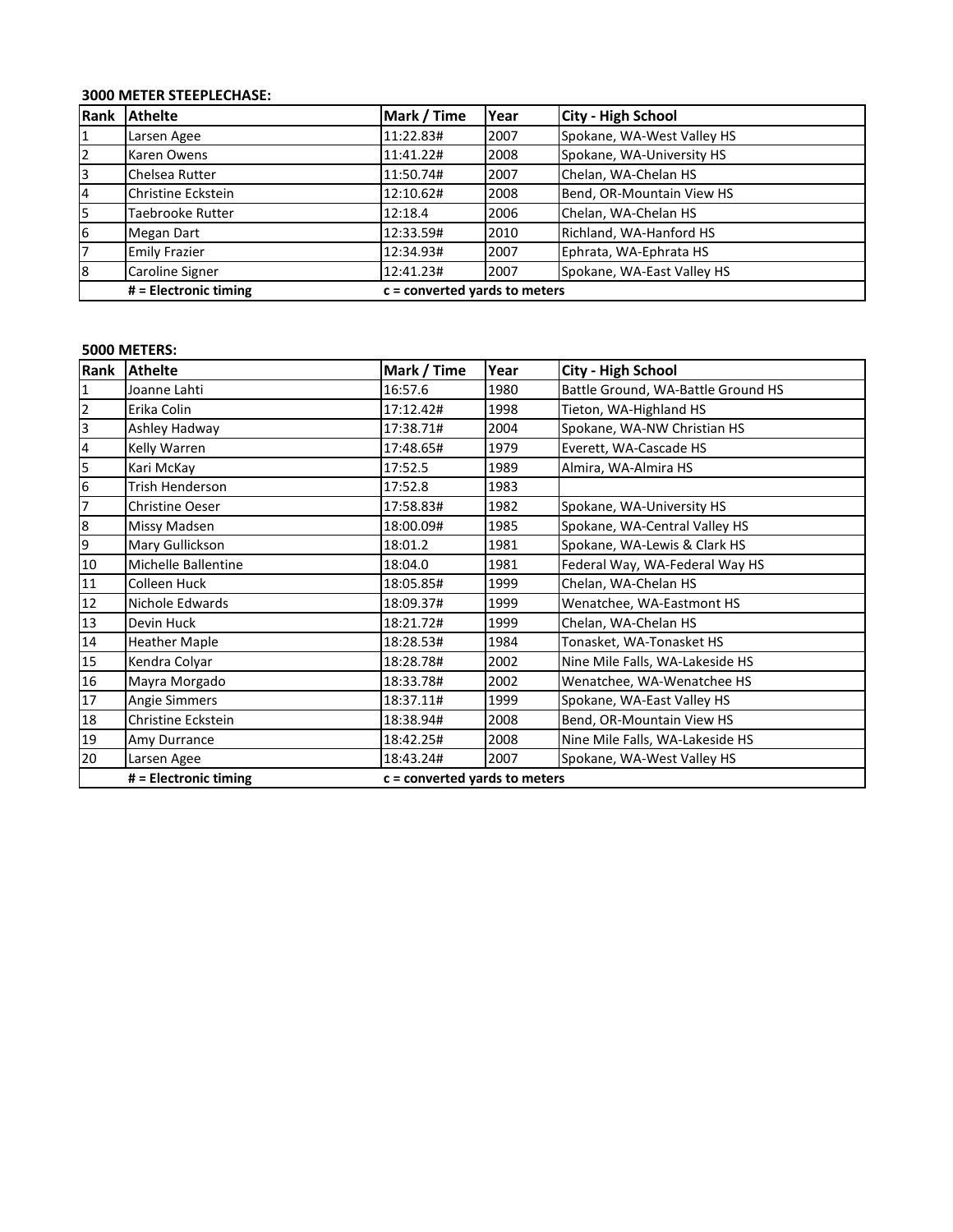## **10,000 METERS:**

| Rank                    | <b>Athelte</b>        | Mark / Time                     | Year | <b>City - High School</b>                |
|-------------------------|-----------------------|---------------------------------|------|------------------------------------------|
| 1                       | Erika Colin           | 35:20.88#                       | 1998 | Tieton, WA-Highland HS (National Record) |
| $\overline{2}$          | Ashley Hadway         | 37:24.16#                       | 2004 | Spokane, WA-NW Christian HS              |
| $\overline{\mathbf{3}}$ | Kendra Colyar         | 37:33.43#                       | 2002 | Nine Mile Falls, WA-Lakeside HS          |
| 4                       | Kelly Warren          | 38:02.36#                       | 1980 | Everett, WA-Cascade HS                   |
| 5                       | Angie Simmers         | 38:53.65#                       | 1999 | Spokane, WA-East Valley HS               |
| $\boldsymbol{6}$        | Mary Gullickson       | 39:19.5                         | 1981 | Spokane, WA-Lewis & Clark HS             |
| $\overline{7}$          | Chelliey Corder       | 39:41.82##                      | 2005 | Billings, MT-Billings HS                 |
| $\boldsymbol{8}$        | Melissa Sweeney       | 39:43.70#                       | 2010 | Chattaroy, WA-Riverside, WA              |
| 9                       | Katie Owens           | 39:44.84##                      | 2010 | Spokane, WA-University, WA               |
| $10\,$                  | Susan Volke           | 39:53.96#                       | 1987 |                                          |
| 11                      | Armarose Bailey       | 40:03.64#                       | 2010 | Spokane, WA-Mead HS                      |
| 12                      | Para Draine           | 40:14.84#                       | 1992 | Spokane, WA-Rogers HS                    |
| 13                      | Jessika Sill          | 40:25.87#                       | 2001 | Chelan, WA-Chelan HS                     |
| 14                      | Alice Loebsack        | 40:31.90#                       | 2002 | East Wenatchee, WA-Eastmont HS           |
| 15                      | Jan Aubrey            | 40:35.2                         | 1986 |                                          |
| 16                      | Taebrooke Rutter      | 40:41.43##                      | 2007 | Chelan, WA-Chelan HS                     |
| 17                      | Holly Weiler          | 40:43.70#                       | 1999 | Spokane, WA-East Valley HS               |
| 18                      | Katie Compogno        | 40:51.04#                       | 2007 | Spokane, WA-Mead HS                      |
| 19                      | Cathy Carpenter       | 40:54.21#                       | 1984 | Moses Lake, WA-Moses Lake HS             |
| 20                      | Mary Stocker          | 41:08.36#                       | 1979 | Oak Harbor, WA-Oak Harbor HS             |
|                         | # = Electronic timing | $c =$ converted yards to meters |      |                                          |

#### **100 HURDLES:**

| Rank                    | <b>Athelte</b>         | Mark / Time                     | Year | <b>City - High School</b>        |
|-------------------------|------------------------|---------------------------------|------|----------------------------------|
| $\mathbf 1$             | Shelli McMurray        | 14.44                           | 1985 | Clarkston, WA-Clarkston HS       |
| $\mathbf 2$             | Molly Burt             | 14.55#                          | 2005 | Kalispell, MT-Kalispell HS       |
| 3                       | Dana Puterburgh        | 14.74                           | 1982 |                                  |
| $\overline{\mathbf{4}}$ | Alissa Miller          | 14.82#                          | 2003 | Richland, WA-Richland HS         |
| 5                       | Kari Hawes             | 14.87#                          | 1987 | Pasco, WA-Pasco HS               |
| $6\phantom{1}6$         | Lynn Kinney            | 14.89#                          | 1978 | Spokane, WA-Ferris HS            |
| $\boldsymbol{6}$        | Deborah Clark          | 14.89#                          | 1979 | Spokane, WA-Mead HS              |
| $8\phantom{.}$          | Janet Otto             | 14.90#                          | 1986 | Vancouver, WA-Mountain View HS   |
| 9                       | <b>Brandie Edwards</b> | 15:01#                          | 2007 | Lake Stevens, WA-Lake Stevens HS |
| 10                      | Amber Nash             | 15.03#                          | 2005 | Arlington, WA-Lakewood HS        |
| 11                      | Theresa Watson         | 15.04                           | 1985 | Priest River, ID-Priest River HS |
| $11\,$                  | Kari Near              | 15.04                           | 1986 | Poulsbo, WA-North Kitsap HS      |
| 13                      | Amber Miller           | 15.07#                          | 2001 | Richland, WA-Richland HS         |
| $14\,$                  | Katey Moat             | 15.14#                          | 2003 | Clarkston, WA-Clarkston HS       |
| 15                      | Sara Wiersma           | 15.18#                          | 1994 | Ephrata, WA-Ephrata HS           |
| $16\,$                  | Cydny Edmunds          | 15.20#                          | 1999 | East Wenatchee, WA-Eastmont HS   |
| 17                      | Cheryl St. John        | 15.24                           | 1985 | Cheney, WA-Cheney HS             |
| 18                      | Jenny Hansberry        | 15.29#                          | 2002 | Kittitas, WA-Kittitas HS         |
| 19                      | Angela Stubblefield    | 15.43#                          | 1978 |                                  |
| 20                      | Mandy Kister           | 15.69#                          | 1977 |                                  |
|                         | # = Electronic timing  | $c =$ converted yards to meters |      |                                  |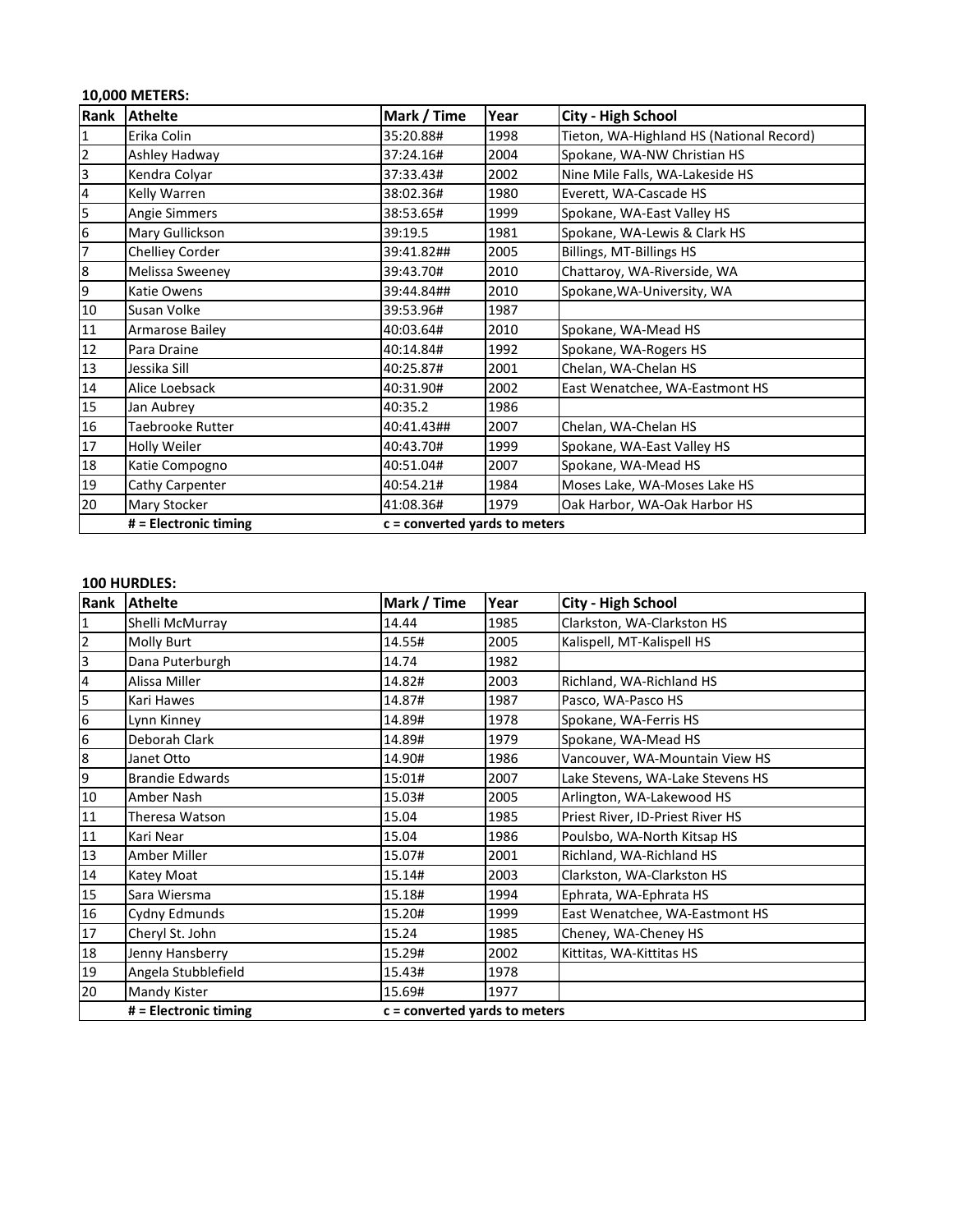|                         | <b>400 HURDLES:</b>     |                                 |      |                                |  |  |
|-------------------------|-------------------------|---------------------------------|------|--------------------------------|--|--|
| Rank                    | <b>Athelte</b>          | Mark / Time                     | Year | City - High School             |  |  |
| 1                       | Shelli McMurray         | 01:01.6                         | 1984 | Clarkston, WA-Clarkston HS     |  |  |
| $\overline{2}$          | Jody Myers              | 1:01.87#                        | 1978 | Goldendale, WA-Goldendale HS   |  |  |
| $\overline{3}$          | Deborah Clark           | 01:03.6                         | 1979 | Spokane, WA-Mead HS            |  |  |
| $\overline{\mathbf{r}}$ | <b>Molly Burt</b>       | 1:03.65#                        | 2004 | Kalispell, MT-Kalispell HS     |  |  |
| 5                       | Kari Near               | 1:03.77#                        | 1986 | Poulsbo, WA-North Kitsap HS    |  |  |
| 6                       | Dana Puterbaugh         | 1:03.97#                        | 1982 |                                |  |  |
| 7                       | Jenny Hansberry         | 1:04.03#                        | 2002 | Kittitas, WA-Kittitas HS       |  |  |
| $\boldsymbol{8}$        | Theresa Watson          | 1:04.19#                        | 1986 |                                |  |  |
| 9                       | Janet Otto              | 01:04.8                         | 1986 | Vancouver, WA-Mountain View HS |  |  |
| 10                      | Amber Nash              | 1:04.99#                        | 2006 | Arlington, WA-Lakewood HS      |  |  |
| 11                      | Vicki Panco             | 1:05.26#                        | 1983 |                                |  |  |
| 12                      | Karol Hood              | 1:05.53#                        | 1981 | Pullman, WA-Pullman HS         |  |  |
| 13                      | Amber Miller            | 1:05.74#                        | 2001 | Richland, WA-Richland HS       |  |  |
| 14                      | Amy Keppler             | 1:05.79#                        | 2004 | Spokane, WA-Mt. Spokane HS     |  |  |
| 15                      | Mellisa Shaw            | 1:06.15#                        | 1999 | Selah, WA-Selah HS             |  |  |
| 15                      | Cheryl St. John         | 1:06.15#                        | 1985 | Cheney, WA-Cheney HS           |  |  |
| 17                      | Halee Haptonstall       | 1:06.44#                        | 2000 | Newport, WA-Newport HS         |  |  |
| 18                      | <b>Brittany Wonsick</b> | 1:06.50#                        | 2004 | Great Falls, MT-Great Falls HS |  |  |
| 19                      | Jeanna Setera           | 01:06.5                         | 1982 |                                |  |  |
| 20                      | Karrie Caudle           | 1:06.66#                        | 1978 |                                |  |  |
|                         | # = Electronic timing   | $c =$ converted yards to meters |      |                                |  |  |

#### **SHOT PUT:**

| Rank                    | <b>Athelte</b>        | Mark / Time                     | Year | City - High School              |
|-------------------------|-----------------------|---------------------------------|------|---------------------------------|
| $\mathbf{1}$            | Cora Aguilar          | 47-03                           | 1984 | Spokane, WA-East Valley HS      |
| $\overline{2}$          | Julie Chevillet       | 45-08                           | 1990 | Spokane, WA-Mead HS             |
| 3                       | Corissa Hutchinson    | 45-03                           | 2008 | Spokane, WA-Mead HS             |
| $\overline{\mathbf{4}}$ | Jeanne Kinney         | 45-02.5                         | 1979 | Spokane, WA-Ferris HS           |
| 5                       | Paula Nickerson       | 45-01.75                        | 1978 | Spokane, WA-Rogers HS           |
| 6                       | Ashley Hutchinson     | 44-10.75                        | 2009 | Spokane, WA-Mead HS             |
| 7                       | Sarah Brown           | 44-00.5                         | 2008 | Rosalia, WA-Rosalia HS          |
| 7                       | Anna George           | 44-00.5                         | 2010 | Grandview, WA-Grandview HS      |
| 9                       | Lisa Smith            | 44-00                           | 1978 |                                 |
| 10                      | Dawn Phillips         | 43-11.25                        | 1991 | Kennewick, WA-Kamiakin HS       |
| 11                      | Marji Bovey           | 43-10.75                        | 2004 | Everett, WA-Cascade HS          |
| 12                      | Cortney Zappe         | 43-10.50                        | 2007 | Billings, MT-Billings HS        |
| 13                      | Lisa Hoffman          | 43-06                           | 1982 | Winlock, WA-Winlock HS          |
| 14                      | Karen Crull           | 43-03.75                        | 1980 | Spokane, WA-North Central HS    |
| 15                      | Patti Peterson        | 43-02.5                         | 1986 | Spokane, WA-East Valley HS      |
| 16                      | Joi Tipton            | 43-01                           | 1987 |                                 |
| 17                      | Rachel Garcia         | 42-08.75                        | 2008 | Mission, TX-Veteran Memorial HS |
| 17                      | Teresa Tyler          | 42-08.75                        | 1990 | Spokane, WA-Mead HS             |
| 19                      | <b>Brandee Byrum</b>  | 42-07                           | 1993 | Deming, WA-Mt. Baker HS         |
| 20                      | Angela Stubblefield   | 42-06.5                         | 1979 |                                 |
|                         | # = Electronic timing | $c =$ converted yards to meters |      |                                 |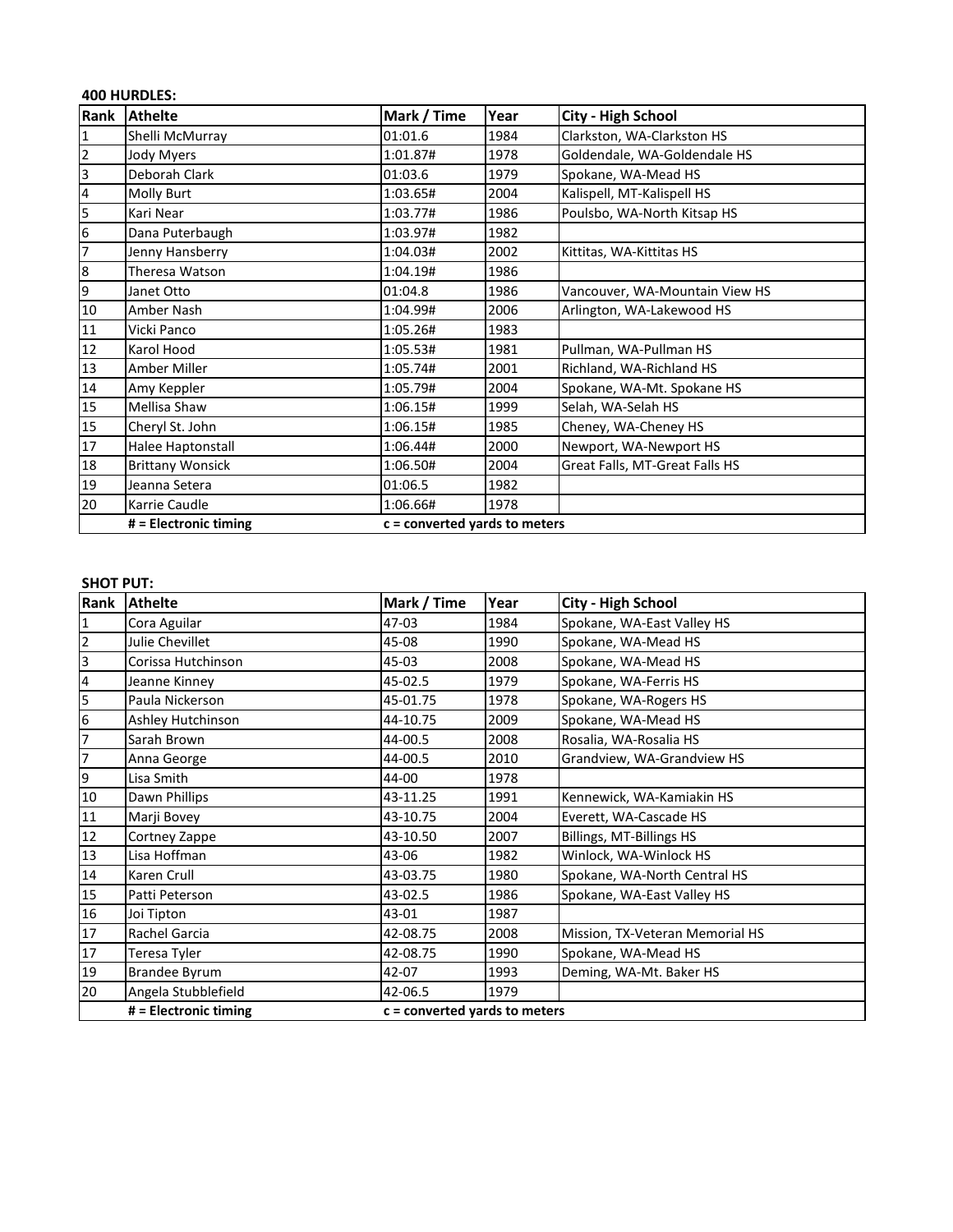|                 | <b>DISCUS:</b>        |                                 |      |                                 |  |  |
|-----------------|-----------------------|---------------------------------|------|---------------------------------|--|--|
| Rank            | <b>Athelte</b>        | Mark / Time                     | Year | City - High School              |  |  |
| 1               | Cora Aguilar          | 162-00                          | 1984 | Spokane, WA-East Valley HS      |  |  |
| $\overline{2}$  | Corissa Hutchinson    | 159-10                          | 2008 | Spokane, WA-Mead HS             |  |  |
| $\overline{3}$  | Teresa Tyler          | 153-09                          | 1991 | Spokane, WA-Mead HS             |  |  |
| 4               | Carol Unger           | 151-05.5                        | 1983 | Spokane, WA-Rogers HS           |  |  |
| 5               | Lisa Hoffman          | 148-10                          | 1982 | Winlock, WA-Winlock HS          |  |  |
| $6\phantom{.}6$ | Terri Georgeson       | 148-00                          | 1978 |                                 |  |  |
| 7               | Darlene McClure       | 142-00                          | 1988 | Odessa, WA-Odessa HS            |  |  |
| 8               | Julie Chevillet       | 141-09                          | 1991 | Spokane, WA-Mead HS             |  |  |
| 9               | Amber Reardon         | 139-10                          | 1999 | Nine Mile Falls, WA-Lakeside HS |  |  |
| 10              | LaDonna Jarret        | 138-01                          | 1981 | Deer Park, WA-Deer Park HS      |  |  |
| 11              | Kristina Jones        | 136-00                          | 2004 | Chattaroy, WA-Riverside HS      |  |  |
| 12              | Paula Nickerson       | 135-05                          | 1979 | Spokane, WA-Rogers HS           |  |  |
| 13              | Ashley Hutchinson     | 134-09                          | 2008 | Spokane, WA-Mead HS             |  |  |
| 13              | Rachelle Malmgren     | 134-09                          | 1991 | Prosser, WA-Prosser HS          |  |  |
| 15              | Katie Speedy          | 134-07                          | 1982 |                                 |  |  |
| 16              | Rachel Garcia         | 132-11                          | 2008 | Mission, TX-Veteran Memorial HS |  |  |
| 16              | Dacia Murillo         | 132-11                          | 2003 | Yakima, WA-West Valley HS       |  |  |
| 18              | Sue Barton            | 130-07                          | 1982 |                                 |  |  |
| 19              | Karen Crull           | 130-03                          | 1980 |                                 |  |  |
| 19              | Jessica Sosnowski     | 130-03                          | 2008 | Boise, ID-Centennial HS         |  |  |
|                 | # = Electronic timing | $c =$ converted yards to meters |      |                                 |  |  |

#### **HAMMER:**

| Rank                    | <b>Athelte</b>         | Mark / Time                     | Year | <b>City - High School</b>        |
|-------------------------|------------------------|---------------------------------|------|----------------------------------|
| $\mathbf{1}$            | Ashley Hutchinson      | 169-08                          | 2009 | Spokane, WA-Mead HS              |
| $\overline{2}$          | Cassie Rosette         | 162-02                          | 2002 | Spokane, WA-Mead HS              |
| $\overline{\mathbf{3}}$ | Windi Selle            | 161-00                          | 1999 | Bridgeport, WA-Bridgeport HS     |
| $\overline{\mathbf{4}}$ | Rachel Garcia          | 160-07                          | 2008 | Mission, TX-Veterans Memorial HS |
| 5                       | Chelsea Wordell        | 156-10                          | 2009 | Spokane, WA-North Central HS     |
| 6                       | Marji Bovey            | 156-01                          | 2004 | Everett, WA-Cascade HS           |
| 7                       | Andrea Edwards         | 154-11                          | 2010 | Almira, WA-ACH HS                |
| $\boldsymbol{8}$        | Anna George            | 131-07                          | 2010 | Grandview, WA-Grandview HS       |
| 9                       | Ronni Coleman          | 148-08                          | 2006 | Odessa, WA-Odessa HS             |
| 10                      | Amy Danielson          | 146-02                          | 2006 | Kennewick, WA-Kennewick HS       |
| 11                      | Kristina Jones         | 139-11                          | 2004 | Chattaroy, WA-Riverside HS       |
| 12                      | <b>McKenzie Carter</b> | 139-10                          | 2008 | Spokane, WA-East Valley HS       |
| 13                      | Ardele Irving          | 139-06                          | 1997 | Moses Lake, WA-Moses Lake HS     |
| 14                      | Amber Reardon          | 136-11                          | 1999 | Nine Mile Falls, WA-Lakeside HS  |
| 15                      | Dacia Murillo          | 133-10                          | 2003 | Yakima, WA-West Valley HS        |
| 16                      | Missy Neuman           | 133-09                          | 2007 | Spokane, WA-West Valley HS       |
| 16                      | Amber Pantages         | 133-09                          | 2001 | Goldendale, WA-Goldendale HS     |
| 18                      | <b>Brook Randall</b>   | 133-06                          | 2010 | East Wenatchee, WA-Eastmont HS   |
| 19                      | Abby Monta             | 130-04                          | 2000 | Olympia, WA-Olympia HS           |
| 20                      | Corissa Hutchinson     | 130-01                          | 2008 | Spokane, WA-Mead HS              |
|                         | # = Electronic timing  | $c =$ converted yards to meters |      |                                  |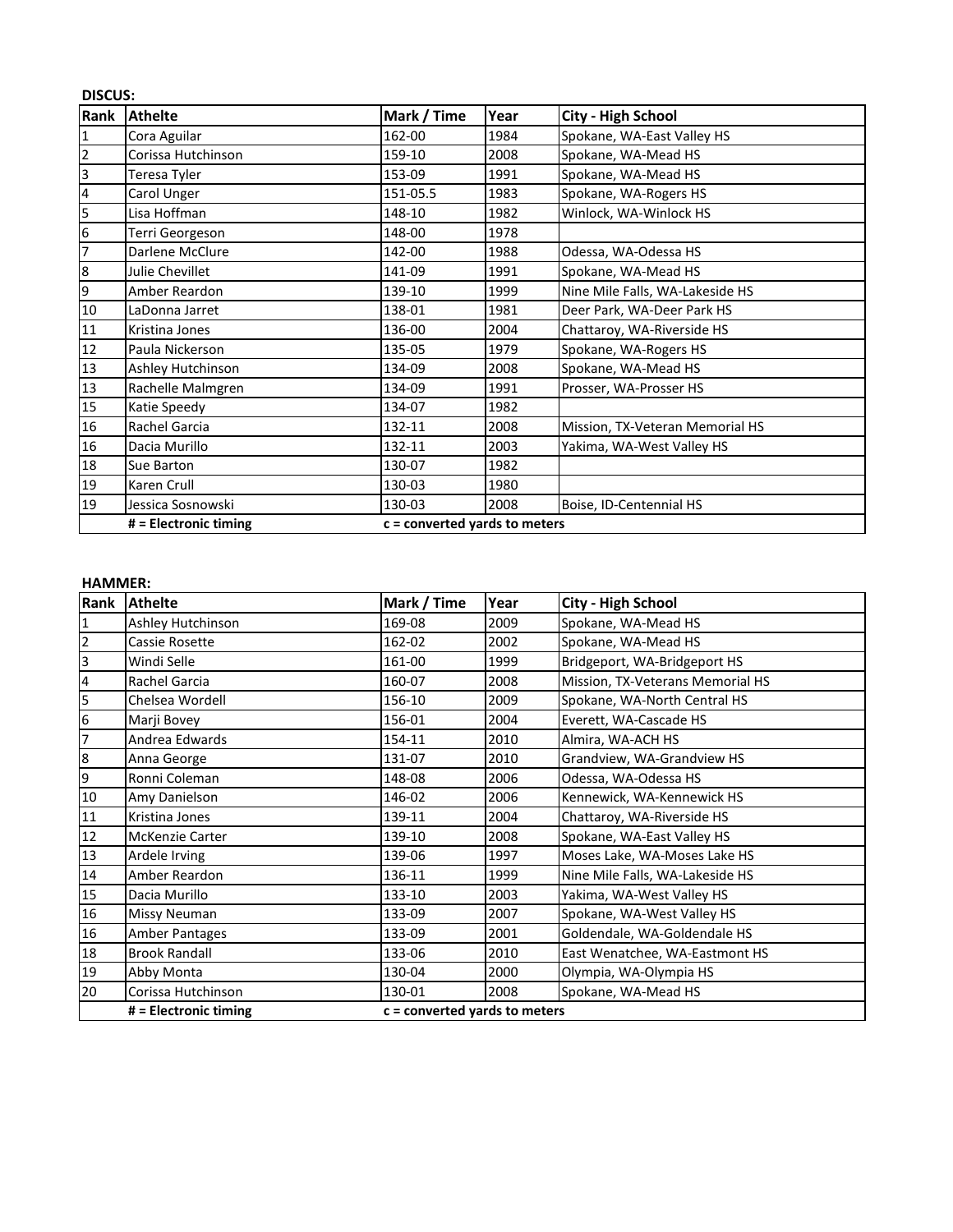## **JAVELIN (POST 99):**

| Rank           | <b>Athelte</b>        | Mark / Time                   | Year | City - High School                    |
|----------------|-----------------------|-------------------------------|------|---------------------------------------|
| $\mathbf{1}$   | Lynnea Braun          | 164-11                        | 2008 | Yakima, WA-West Valley HS             |
| $\mathbf 2$    | Amber Miller          | 146-05                        | 2001 | Richland, WA-Richland HS              |
| $\overline{3}$ | Sara Johnson          | 145-09                        | 2003 | Kennewick, WA-Kennewick HS            |
| 4              | Karie Pruett          | 143-08                        | 2000 | Spokane, WA-Ferris HS                 |
| 5              | Anna Brooks           | 141-08                        | 2010 | Helena, MT-Helena HS                  |
| 6              | Korissa Clevish       | 141-00                        | 2006 | Marysville, WA-Marysville-Pilchuck HS |
| 7              | Orejeona LaFever      | 140-05                        | 2004 | Grandview, WA-Grandview HS            |
| $\bf8$         | <b>Brook Randall</b>  | 138-00                        | 2010 | East Wenatchee, WA-Eastmont HS        |
| 9              | Andrea Edwards        | 137-07                        | 2010 | Almira, WA-ACH HS                     |
| $10\,$         | Anna George           | 136-01                        | 2010 | Grandview, WA-Grandview HS            |
| 11             | Cassie Dryden         | 135-01                        | 2005 | Spokane, WA-East Valley HS            |
| 12             | Alissa Miller         | 131-04                        | 2003 | Richland, WA-Richland HS              |
| 13             | Chris Shively         | 131-00                        | 2001 | Yelm, WA-Yelm HS                      |
| $14\,$         | Leslie Baker          | 130-11                        | 2007 | Olympia, WA-Tumwater HS               |
| 15             | Jennifer Bolton       | 130-08                        | 2007 | Newport, OR-Newport HS                |
| 16             | Missy Neuman          | 130-06                        | 2005 | Spokane, WA-West Valley HS            |
| 17             | Ashley Williamson     | 127-09                        | 2005 | Spokane, WA-Mt. Spokane HS            |
| 18             | Kaylee Hartshorn      | 127-00                        | 2010 | Spokane, WA-East Valley HS            |
| 19             | Cydny Edmunds         | 121-07                        | 1999 | East Wenatchee, WA-Eastmont HS        |
| 20             | Mahki Voise           | 119-04                        | 2005 | Odessa, WA-Odessa HS                  |
|                | # = Electronic timing | c = converted yards to meters |      |                                       |

#### **JAVELIN (PRE 99):**

| Rank | <b>Athelte</b>        | Mark / Time                     | Year | <b>City - High School</b>          |
|------|-----------------------|---------------------------------|------|------------------------------------|
|      | Darlene McClure       | 158-09                          | 1988 | Odessa, WA-Odessa HS               |
| 2    | <b>Shaney Coe</b>     | 155-02                          | 1983 | Spokane, WA-North Central HS       |
| 3    | Pam Thompson          | 153-05                          | 1978 | Spokane, WA-Central Valley HS      |
| 4    | Jennifer Chapman      | 151-08                          | 1980 | Port Townsend, WA-Port Townsend HS |
| 5    | Dawn Stedham          | 150-06                          | 1986 | Rochester, WA-Rochester HS         |
| 6    | Jennifer Vangemert    | 135-05.5                        | 1995 | Valley, WA-Mary Walker HS          |
| 17   | Angela Stubblefield   | 133-01                          | 1979 | Snohomish, WA-Snohomish HS         |
| 8    | Cathy VanKuren        | 132-06                          | 1988 | Cheney, WA-Cheney HS               |
| 9    | Joy Stock             | 131-10                          | 1989 | Kennewick, WA-Kennewick HS         |
| 10   | Carol Unger           | 131-00                          | 1983 | Spokane, WA-Rogers HS              |
|      | # = Electronic timing | $c =$ converted vards to meters |      |                                    |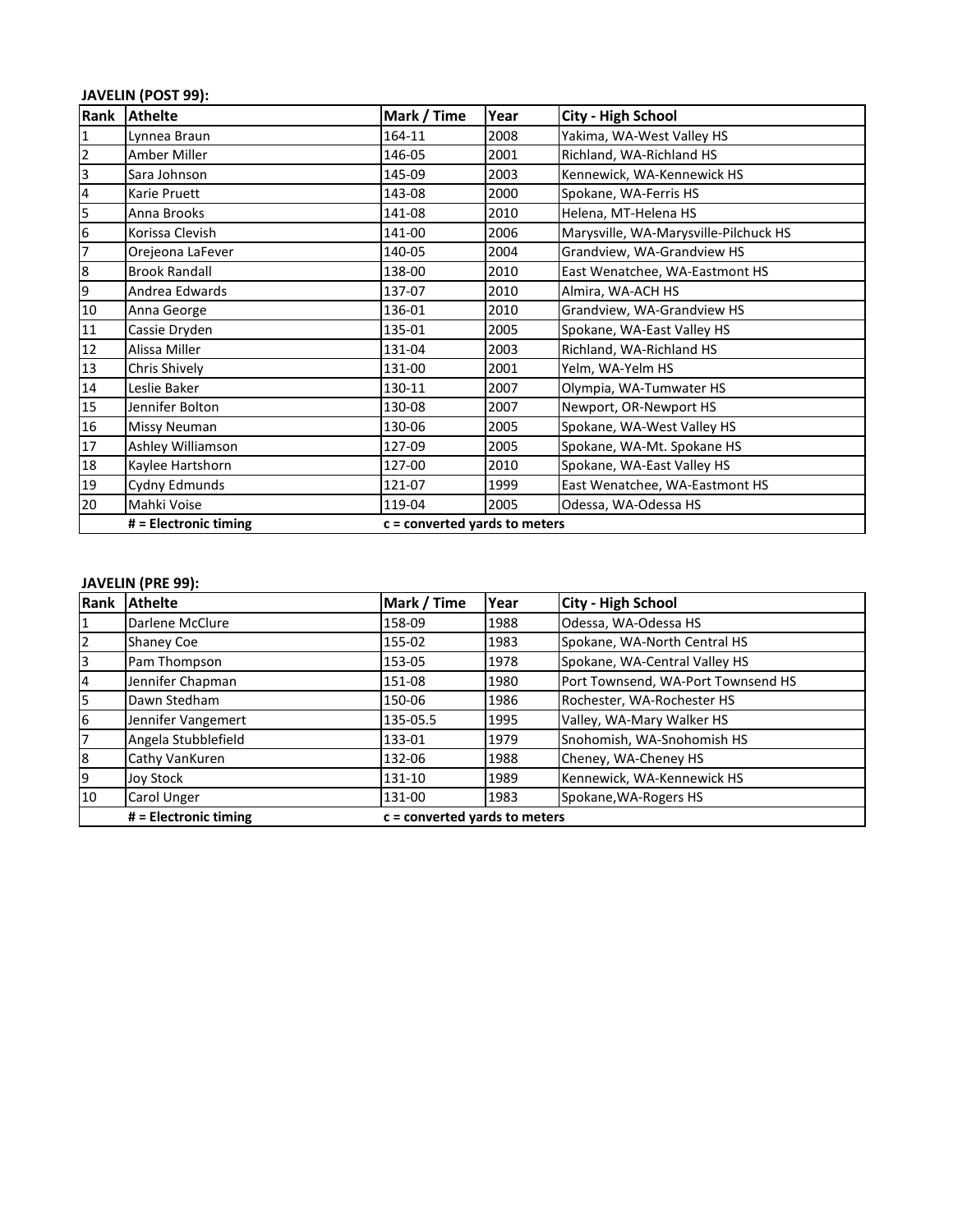## **TRIPLE JUMP:**

| Rank           | <b>Athelte</b>        | Mark / Time                     | Year | <b>City - High School</b>      |
|----------------|-----------------------|---------------------------------|------|--------------------------------|
| $\overline{1}$ | <b>Chanel James</b>   | 39-07.75                        | 2010 | Tacoma, WA-Wilson HS           |
| $\overline{2}$ | Jennifer Kennedy      | 38-07                           | 2002 | Spokane, WA-North Central HS   |
| $\overline{3}$ | Alissa Miller         | 38-04                           | 2003 | Richland, WA-Richland HS       |
| $\overline{4}$ | Lasina Smith          | 38-02.75                        | 1998 | Seattle, WA-Nathan Hale HS     |
| 5              | Vanessa Harris        | 37-09                           | 2010 | Tacoma, WA-Curtis HS           |
| 6              | Natalie Abersfeller   | 37-05.75                        | 2007 | Kennewick, WA-Kennewick HS     |
| 17             | Rachel Johnson        | 37-03.75                        | 2001 | Walla Walla, WA-Walla Walla HS |
| 8              | Amber Miller          | 36-09                           | 2001 | Richland, WA-Richland HS       |
| 9              | Renee Svensrud        | 36-08                           | 1989 | Post Falls, ID-Post Falls HS   |
| 10             | Rosalie Pope          | 36-04.75                        | 1999 | Snohomish, WA-Snohomish HS     |
| 11             | Kim Reid              | 36-04                           | 1989 | Dayton, WA-Dayton HS           |
| 12             | Mechelle McClain      | 36-01.5                         | 1986 | Spokane, WA-Lewis & Clark HS   |
| 13             | Julie LiaBraaten      | 35-11.25                        | 1998 | Castle Rock, WA-Kelso HS       |
| 14             | Cassie Rohrbacher     | 35-10                           | 2001 | Emmett, ID-Emmett HS           |
| 15             | Kealey Johnston       | 35-06                           | 2009 | Grandview, WA-Grandview HS     |
| 16             | Cecilia Dalzell       | $35-03$                         | 1985 | Spokane, WA-Rogers HS          |
| 17             | Michelle Magnuson     | 34-11.50                        | 2002 | Randle, WA-White Pass HS       |
| 18             | <b>Stacey Brewer</b>  | 34-09.75                        | 1999 | Klickitat, WA-Klickitat HS     |
| 19             | Molly Burt            | 33-08.5                         | 2004 | Kalispell, MT-Kalispell HS     |
| 20             | Shallyn Jackson       | 33-09                           | 2010 | Pasco, WA-Richland HS          |
|                | # = Electronic timing | $c =$ converted yards to meters |      |                                |

#### **LONG JUMP:**

| Rank            | <b>Athelte</b>          | Mark / Time                     | Year | <b>City - High School</b>      |  |
|-----------------|-------------------------|---------------------------------|------|--------------------------------|--|
| 1               | Janet Buntin            | 19-08.75                        | 1981 | Ferndale, WA-Ferndale HS       |  |
| $\mathbf 2$     | Lasina Smith            | 19-06                           | 1998 | Seattle, WA-Nathan Hale HS     |  |
| 3               | Shelli McMurray         | 19-04.25                        | 1985 | Clarkston, WA-Clarkston HS     |  |
| 4               | <b>Chanel James</b>     | 19-02.50                        | 2010 | Tacoma, WA-Wilson HS           |  |
| 5               | Jennifer Kennedy        | 18-09.75                        | 2001 | Spokane, WA-North Central HS   |  |
| $6\overline{6}$ | Pauline Henry           | 18-09.25                        | 1982 | Spokane, WA-Gonzaga Prep HS    |  |
| 7               | Cydny Edmunds           | 18-05.75                        | 1999 | East Wenatchee, WA-Eastmont HS |  |
| $\bf{8}$        | Amy Nickerson           | 18-05.5                         | 2002 | Spokane, WA-Central Valley HS  |  |
| 9               | Celeste Stutheit        | 18-04.5                         | 1997 | Richland, WA-Richland HS       |  |
| 10              | Dana Puterbaugh         | 18-03.75                        | 1982 |                                |  |
| 11              | Mary Lamb               | 18-02.5                         | 1984 | Omak, WA-Omak HS               |  |
| 11              | Sara Wiersma            | 18-02.5                         | 1994 | Ephrata, WA-Ephrata HS         |  |
| 13              | Julie Weigelt           | 18-02                           | 1978 | Woodinville, WA-Woodinville HS |  |
| 14              | Loriann Hoyt            | 18-01                           | 1983 | Spokane, WA-University HS      |  |
| 15              | Natalie Abersfeller     | 18-00.5                         | 2007 | Kennewick, WA-Kennewick HS     |  |
| 15              | Alissa Miller           | 18-00.5                         | 2003 | Richland, WA-Richland HS       |  |
| 15              | Sheri Wolf              | 18-00.5                         | 1985 | Deer Park, WA-Deer Park HS     |  |
| 18              | Amber Miller            | $17 - 11$                       | 2001 | Richland, WA-Richland HS       |  |
| 19              | Karen Crull             | 17-10.5                         | 1980 |                                |  |
| 20              | Jill Brattain           | 17-09.5                         | 1984 |                                |  |
|                 | $#$ = Electronic timing | $c =$ converted yards to meters |      |                                |  |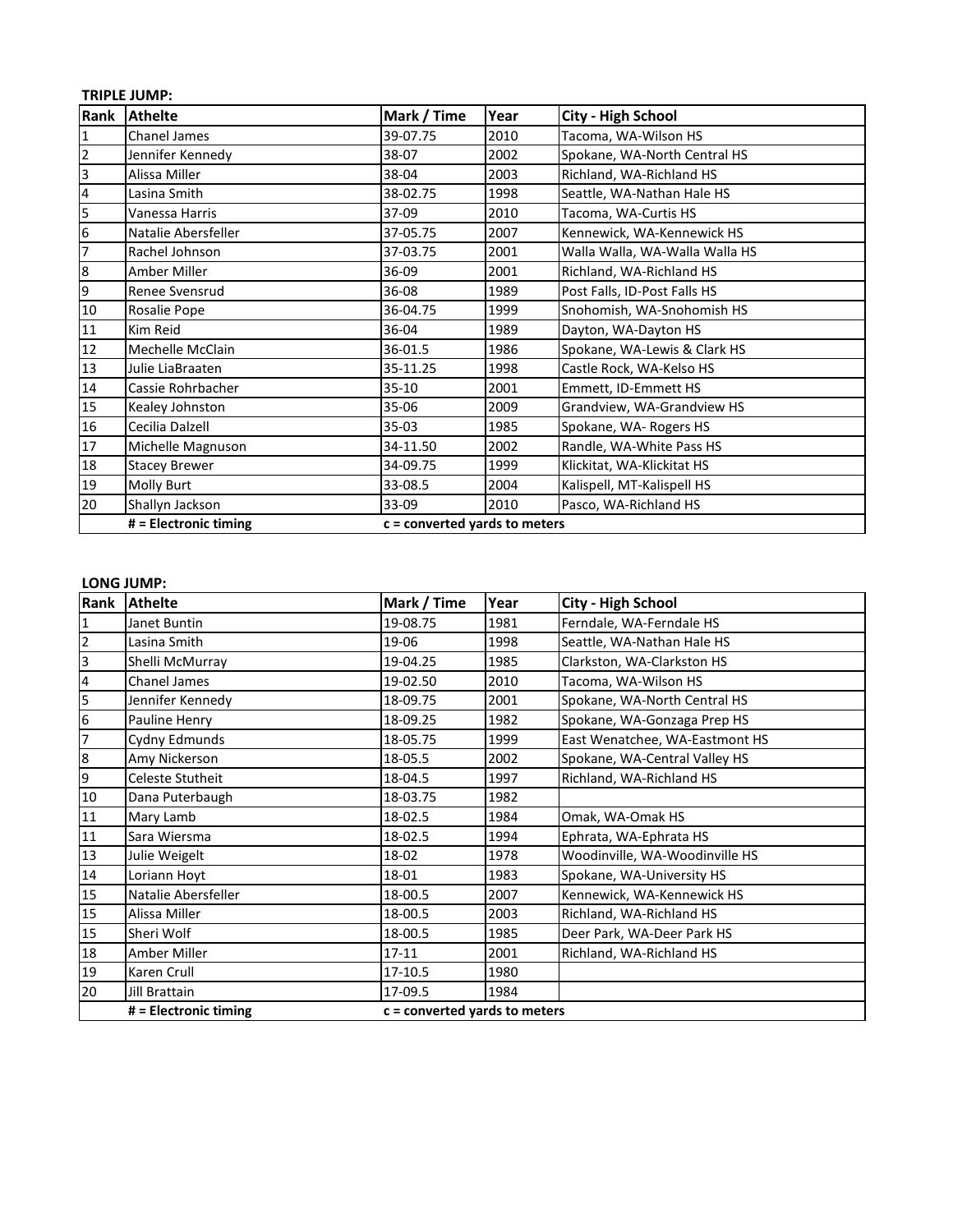|                | <b>HIGH JUMP:</b>     |                                 |      |                                   |  |  |  |
|----------------|-----------------------|---------------------------------|------|-----------------------------------|--|--|--|
| Rank           | <b>Athelte</b>        | Mark / Time                     | Year | <b>City - High School</b>         |  |  |  |
| 1              | Julie Darlington      | 8-May                           | 1985 | Pateros, WA-Pateros HS            |  |  |  |
| $\overline{2}$ | Dawn Steiner          | $5-07$                          | 1991 | Chattaroy, WA-Riverside HS        |  |  |  |
| $\mathbf 2$    | Gayle Huff            | $5-07$                          | 1982 | Yakima, WA-West Valley HS         |  |  |  |
| $\overline{2}$ | Lynn Kinney           | $5-07$                          | 1978 | Spokane, WA-Ferris HS             |  |  |  |
| 5              | <b>Teona Perkins</b>  | $5 - 06$                        | 2005 | Kennewick, WA-Kennewick HS        |  |  |  |
| 5              | Rachel Johnson        | $5 - 06$                        | 2001 | Walla Walla, WA-Walla Walla HS    |  |  |  |
| 5              | Julia Douthart        | $5 - 06$                        | 1987 | Hanford, WA-Hanford HS            |  |  |  |
| $\mathsf S$    | Toni Davidson         | $5 - 06$                        | 1979 | Hamilton, MT-Hamilton HS          |  |  |  |
| $\overline{9}$ | Carla Wilkerson       | $5 - 05.5$                      | 1983 | Newport, WA-Newport HS            |  |  |  |
| $10\,$         | Jeri Wilkerson        | $5 - 05$                        | 1986 | Newport, WA-Newport HS            |  |  |  |
| 11             | Dari Wilson           | $5 - 04.25$                     | 1980 | Richland, WA-Richland HS          |  |  |  |
| 11             | <b>Helen Murphy</b>   | 5-04.25                         | 2003 | Tacoma, WA-Bellarmine HS          |  |  |  |
| 11             | Kaylee Hartshorn      | 5-04.25                         | 2010 | Spokane, WA-East Valley HS        |  |  |  |
| 14             | Renea Duffie          | $5 - 04$                        | 1987 | Tacoma, WA                        |  |  |  |
| 14             | Lori Shagina          | $5 - 04$                        | 1981 | Kennewick, WA-Kamiakin HS         |  |  |  |
| 14             | Paula Nickerson       | $5 - 04$                        | 1978 | Spokane, WA-Rogers HS             |  |  |  |
| 14             | Rita Gardner          | $5 - 04$                        | 1978 |                                   |  |  |  |
| 18             | <b>Kristle Moss</b>   | $5 - 03.25$                     | 2008 | Yakima, WA-Riverside Christian HS |  |  |  |
| 19             | Shawn Roberts         | $5 - 03$                        | 1979 |                                   |  |  |  |
| 20             | Sasha Reuben          | $5-02.25$                       | 2009 | Lapwai, ID-Lapwai HS              |  |  |  |
|                | # = Electronic timing | $c =$ converted yards to meters |      |                                   |  |  |  |

## **POLE VAULT:**

| Rank                    | <b>Athelte</b>          | Mark / Time                     | Year | <b>City - High School</b>      |  |  |
|-------------------------|-------------------------|---------------------------------|------|--------------------------------|--|--|
| 1                       | Jennifer Bolton         | 11-11.75                        | 2007 | Newport, OR-Newport HS         |  |  |
| 2                       | Afton Reynolds          | 11-09.75                        | 2006 | Ephrata, WA-Ephrata HS         |  |  |
| $\overline{\mathbf{3}}$ | Jessica Fuller          | 11-06.25                        | 2006 | Kennewick, WA-Southridge HS    |  |  |
| 4                       | <b>Melissa Harless</b>  | 11-01.75                        | 2008 | Spokane, WA-Gonzaga Prep HS    |  |  |
| 5                       | Michayla Mueller        | 11-03.25                        | 2010 | Spokane, WA-Ferris HS          |  |  |
| $\boldsymbol{6}$        | Amy Mortensen           | Nov-00                          | 2000 | East Wenatchee, WA-Eastmont HS |  |  |
| $\overline{7}$          | April Axtell            | 10-05.50                        | 2007 | Kennewick, WA-Southridge HS    |  |  |
| $\bf 8$                 | Kristen Peterson        | 6-Sep                           | 1996 | Bellingham, WA-Sehome HS       |  |  |
| 9                       | Meagan Stanley          | $9 - 04.25$                     | 2006 | Newport, WA-Newport HS         |  |  |
| $10\,$                  | Samantha Neal           | 9-00.25                         | 2000 | Gooding, ID-Gooding HS         |  |  |
| 11                      | Jaimi Lambert           | Sep-00                          | 2000 | White Heath, IL-Monticello HS  |  |  |
| 12                      | Collette Kirby          | 8-06.25                         | 2008 | Post Falls, ID-Post Falls HS   |  |  |
| 13                      | Molly Burt              | $8 - 05.5$                      | 2004 | Kalispell, MT-Kalispell HS     |  |  |
| 13                      | Amy Keppler             | $8 - 05.5$                      | 2004 | Spokane, WA-Mt. Spokane HS     |  |  |
| 15                      | Jacquelyn Orchard       | Aug-00                          | 2005 | Richland, WA-Hanford HS        |  |  |
| 16                      | <b>Teona Perkins</b>    | $7 - 06.6$                      | 2005 | Kennewick, WA-Kennewick HS     |  |  |
| 17                      | <b>Brittany Wonsick</b> | 5-Jul                           | 2004 | Great Falls, MT-Great Falls HS |  |  |
| 18                      | <b>Helen Murphy</b>     | 6-Jun                           | 2003 | Tacoma, WA-Bellarmine HS       |  |  |
| 19                      | Cassie Dryden           | 6-00.75                         | 2005 | Spokane, WA-East Valley HS     |  |  |
|                         | # = Electronic timing   | $c =$ converted yards to meters |      |                                |  |  |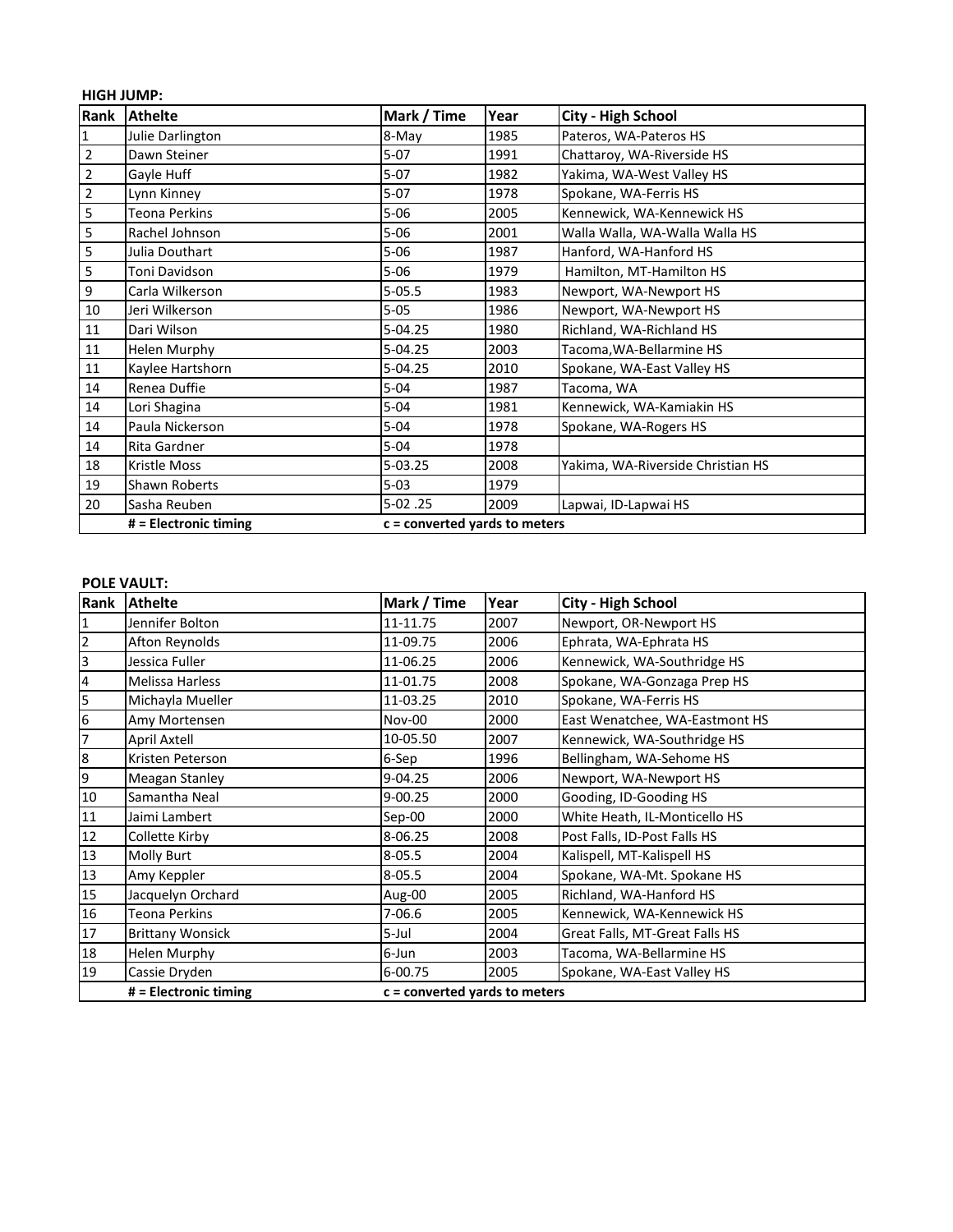## **HEPTATHLON:**

| Rank                    | <b>Athelte</b>          | Mark / Time                     | Year | <b>City - High School</b>      |
|-------------------------|-------------------------|---------------------------------|------|--------------------------------|
| $\overline{\mathbf{1}}$ | Amber Miller            | 4889                            | 2001 | Richland, WA-Richland HS       |
| 2                       | Molly Burt              | 4799                            | 2005 | Kalispell, MT-Flathead HS      |
| $\mathsf{3}$            | Cydny Edmunds           | 4588                            | 1999 | East Wenatchee, WA-Eastmont HS |
| 3                       | Teona Perkins           | 4588                            | 2005 | Kennewick, WA-Kennewick HS     |
| 5                       | Alissa Miller           | 4462                            | 2003 | Richland, WA-Richland HS       |
| 6                       | Kari Near               | 4301                            | 1986 | Poulsbo, WA-North Kitsap HS    |
| 7                       | Lori Freeman            | 4207                            | 1987 | Chattaroy, WA-Riverside HS     |
| $\boldsymbol{8}$        | Dawn Steiner            | 4187                            | 1991 | Chattaroy, WA-Riverside HS     |
| 9                       | Angie Pleasant          | 4152                            | 1988 | Yakima, WA-Davis HS            |
| 10                      | Janet Otto              | 4125                            | 1987 |                                |
| 11                      | Taylor Cook             | 4123                            | 2009 | Spokane, WA-Mead HS            |
| 12                      | Amber Nash              | 4081                            | 2006 | Arlington, WA-Lakewood HS      |
| 13                      | Carla Wilkerson         | 4062                            | 1983 | Newport, WA-Newport HS         |
| 14                      | Jenifer Bolton          | 4040                            | 2007 | Newport, OR-Newport HS         |
| 15                      | <b>Taylor Cook</b>      | 4031                            | 2008 | Spokane, WA-Mead HS            |
| 16                      | Kathy Federico          | 4006                            | 1981 | Richland, WA-Richland HS       |
| 17                      | Leslie Baker            | 3980                            | 2007 | Olympia, WA-Tumwater HS        |
| 18                      | Sara Wiersma            | 3952                            | 1994 | Ephrata, WA-Ephrata HS         |
| 19                      | <b>Brittany Wonsick</b> | 3914                            | 2005 | Great Falls, MT-Great Falls HS |
| 20                      | Jeri Wilkerson          | 3906                            | 1985 | Newport, WA-Newport HS         |
|                         | # = Electronic timing   | $c =$ converted yards to meters |      |                                |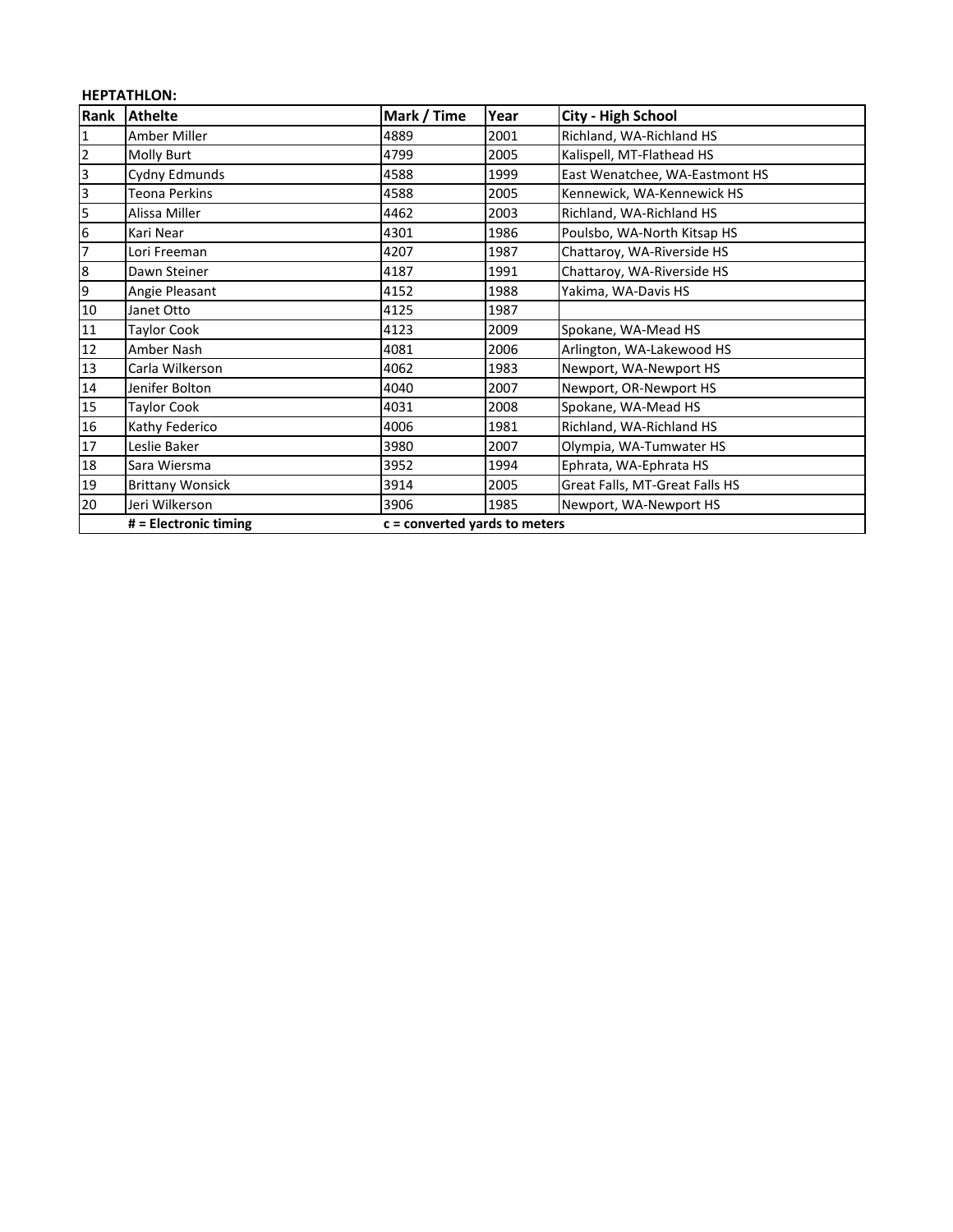| <b>400 RELAY:</b> |                                                |                               |      |
|-------------------|------------------------------------------------|-------------------------------|------|
| Rank              | <b>Atheltes</b>                                | Mark / Time                   | Year |
| $\mathbf{1}$      | Myisha Valentine, Nicole Nida, Chelsea         | 47.18#                        | 2010 |
|                   | Lawhead, Chanel James                          |                               |      |
| $\overline{2}$    | Nicole Nida, Taylor Cook, Stephanie Hill,      | 47.24#                        | 2008 |
|                   | <b>Chanel James</b>                            |                               |      |
| 3                 | Myisha Valentine, Taylor Cook, Vanessa         | 47.25#                        | 2009 |
|                   | Harris, Lateashea Currie                       |                               |      |
| 4                 | Reatha Garnett, Shelli McMurray, Jeanne        | 47.47#                        | 1985 |
|                   | Sanders, Mechelle McClain                      |                               |      |
| 5                 | Janet Otto, Mechelle McClain, Jeri             | 47.49#                        | 1986 |
|                   | Wilkerson, Kari Near                           |                               |      |
| 6                 | Angela Shearer, Nicole Nida, Taylor Cook,      | 47.58#                        | 2008 |
|                   | <b>Chanel James</b>                            |                               |      |
| $\overline{7}$    | Traci Richards, Jeanna Donner, Angie           | 47.59#                        | 1985 |
|                   | Pleasant, Toni Williams                        |                               |      |
| 8                 | Amy Nickerson, Rachel Johnson, Emily           | 47.76#                        | 2001 |
|                   | Alspaugh, Jennifer Kennedy                     |                               |      |
| 9                 | Nicole Nida, Myisha Valentine, Vanessa         | 47.76#                        | 2010 |
|                   | Harris, Chanel James                           |                               |      |
| 10                | Gail Ostrander, Karla Zyph, Armstead,          | 48.04                         | 1983 |
|                   | Loriann Hoyt                                   |                               |      |
| 11                | Janet Otto, Mechelle McClain, Jeri             | 48.05#                        | 1986 |
|                   | Wilkerson, Jeanne Sanders                      |                               |      |
| 12                | Cindy Simpson, Whitney Schmaljohn, Keri 48.13# |                               | 1998 |
|                   | Nichols, Lasina Smith                          |                               |      |
|                   |                                                |                               |      |
| 13                | Gail Ostrander, Brittain, Reatha Garnett,      | 48.15#                        | 1984 |
|                   | Shelli McMurray                                |                               |      |
| 14                | Reatha Garnett, Shelli McMurray, Sherri        | 48.24                         | 1985 |
|                   | Wolf, Mechelle McClain                         |                               |      |
| 14                | Dana Puterbaugh, Loriann Hoyt, Karla           | 48.24                         | 1982 |
|                   | Zyph, Pauline Henry                            |                               |      |
| 16                | Horlacher, Julie Weigelt, Myers, Pam           | 48.39#                        | 1978 |
|                   | Thompson                                       |                               |      |
| 17                | Wilson, Pam Schreiber, Ferguson, Lynn          | 48.44                         | 1980 |
|                   | Ingram                                         |                               |      |
| 18                | Amber Nash, Akosua Fordjour, Crystal           | 48.53#                        | 2005 |
|                   | Gubler, Molly Burt                             |                               |      |
| 19                | Maria Johnson, Shannon Long, Kim               | 48.62#                        | 2006 |
|                   | Bendio, Natalie Abersfeller                    |                               |      |
| 20                | Jenny Hansberry, Amy Nickerson, Alissa         | 48.65#                        | 2002 |
|                   | Miller, Jennifer Kennedy                       |                               |      |
|                   | # = Electronic timing                          | c = converted yards to meters |      |